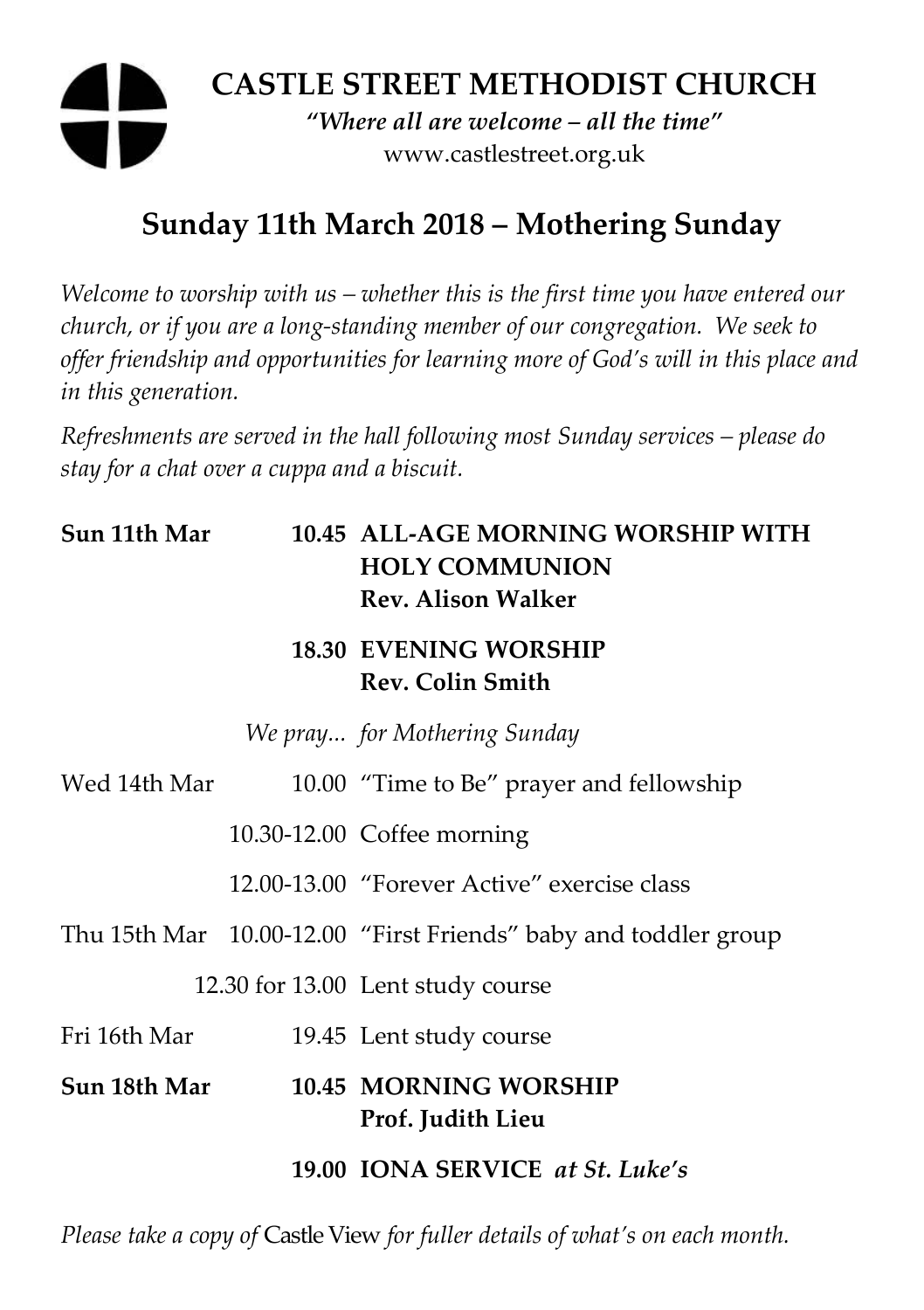## **"Faith to Live By" at Haslingfield, next Sunday evening at 6.30pm**

The next in this series of special services at Haslingfield Methodist Church takes place next Sunday evening (18th March), when the speaker will be Castle Street steward Edwin Panford-Quainoo. He will talk about "Medicines, Ethics and Pharmacy Practice". More details can be found in *Castle View*.

+\*\*\*\*\*\*\*

#### **Holy Week Seder Meal, Tuesday 27th March**

Due to a mix-up with bookings at St. Augustine's, this Church at Castle event (details in *Castle View*) will now be held at St. Luke's Church, and will start at 6pm. Tickets cost £4, and can be obtained from Heather.

+\*\*\*\*\*\*\*

## **2017-18 Methodist Prayer Handbook**

As a result of an error by its printers, Methodist Publishing has spare copies of this publication, which it is giving away free of charge. Sarah Creeke has several copies to distribute if anyone would like one.

+\*\*\*\*\*\*\*

## **"Making Refuge: Creative Responses to the Refugee Crisis"**

Great St. Mary's Church and the Michaelhouse Centre are pleased to invite everyone to this Monday lunchtime series on creative responses to the refugee crisis, featuring activists, artists, filmmakers and politicians. The talks are at the Michaelhouse Centre (home of the Michaelhouse Café), and start at 1pm (12.30pm on 19th March) with a soup lunch from 12.30pm (£2 suggested donation for lunch).

The remaining speakers and topics are:

- 12th Mar: Daniel Eng, Divinity Faculty PhD candidate and winner of the Goodwin Prize for his work on how the teaching of Jesus applies to Immigrant Care and Refugee Relief.
- 19th Mar: Cllr. Lewis Herbert, Leader, Cambridge City Council, speaking on Cambridge initiatives to help 100 refugees from Syria and refugees from other countries. (Note: this talk starts at 12.30pm).
- 26th Mar: Issam Kourbaj, Artist in Residence, Christ's College whose work *Another Day Lost* was inspired by and based on the Syrian refugee crisis.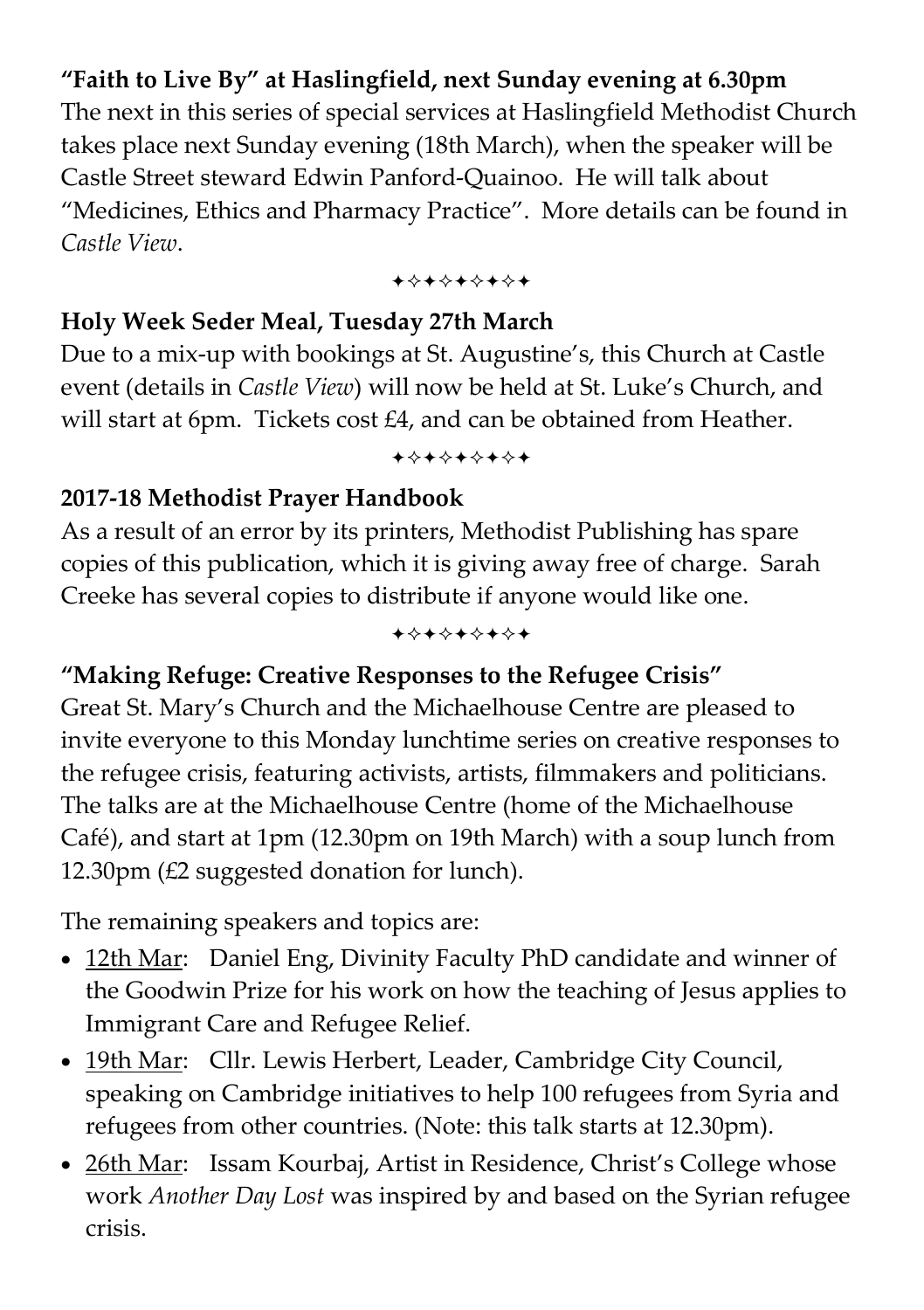## **"Science Meets Faith" at Wesley Methodist Church – tomorrow evening**

Details of this lecture, "Matters of fact or matters of faith?", given by Prof. Tony Bell FRS from the University of Oxford, can be found in *Castle View*. It starts at 7.45pm, with refreshments from 7.15pm.

+\*\*\*\*\*\*\*

#### **"The Passion, 2018" – this coming Friday and Saturday**

Members and friends of Little St. Mary's Church (Trumpington Street) are performing a Passion Play for Cambridge on Friday and Saturday (16th and 17th March), starting at 7.30pm. Admission is free, but there will be a retiring collection which will be split equally between CCHP and Little St. Mary's Stations of the Cross. The play is intended to be both for all Christians and people new to the Passion story. It will finish by 9pm.

+\*\*\*\*\*\*\*

#### **"Parenting Puzzle" nurturing programme – taster session**

A nationwide course, now in its fourth year in Cambridge, the Parenting Puzzle programme nurtures confidence around four building blocks for a thriving family life. It's a dynamic way to learn, be real, to challenge yourself and meet others in the same boat. It will take place on Monday evenings at Chesterton Methodist Church for ten weeks, starting on 23rd April, but there's a taster session on Monday 19th March from 7.30pm to 9.30pm for anyone who would like to find out more.

For more information and to book on the ten-week course, contact the North Cambridge Nurturing Programme Team (e-mail: northcambridgeparentingpuzzle *at* gmail *dot* com). It's run by the charity Family Links, which is backed by a group of churches.

#### +\*\*\*\*\*\*\*

### **Springs Dance Company: "Bread of Life", Saturday 24th March**

The Springs Dance Company is presenting "Bread of Life" at St. George's Church, Chesterton on Saturday 24th March, starting at 4pm. It's described as a "Danced, joyous and living expression of Jesus and his friends." Tickets cost £10 for adults (there's no charge for children) and can be booked on the Eventbrite website, or contact Revd. Ruth Adams (e-mail: vicar *at* stgeorgeschesterton *dot* org *dot* uk). Those attending are advised to dress warmly.